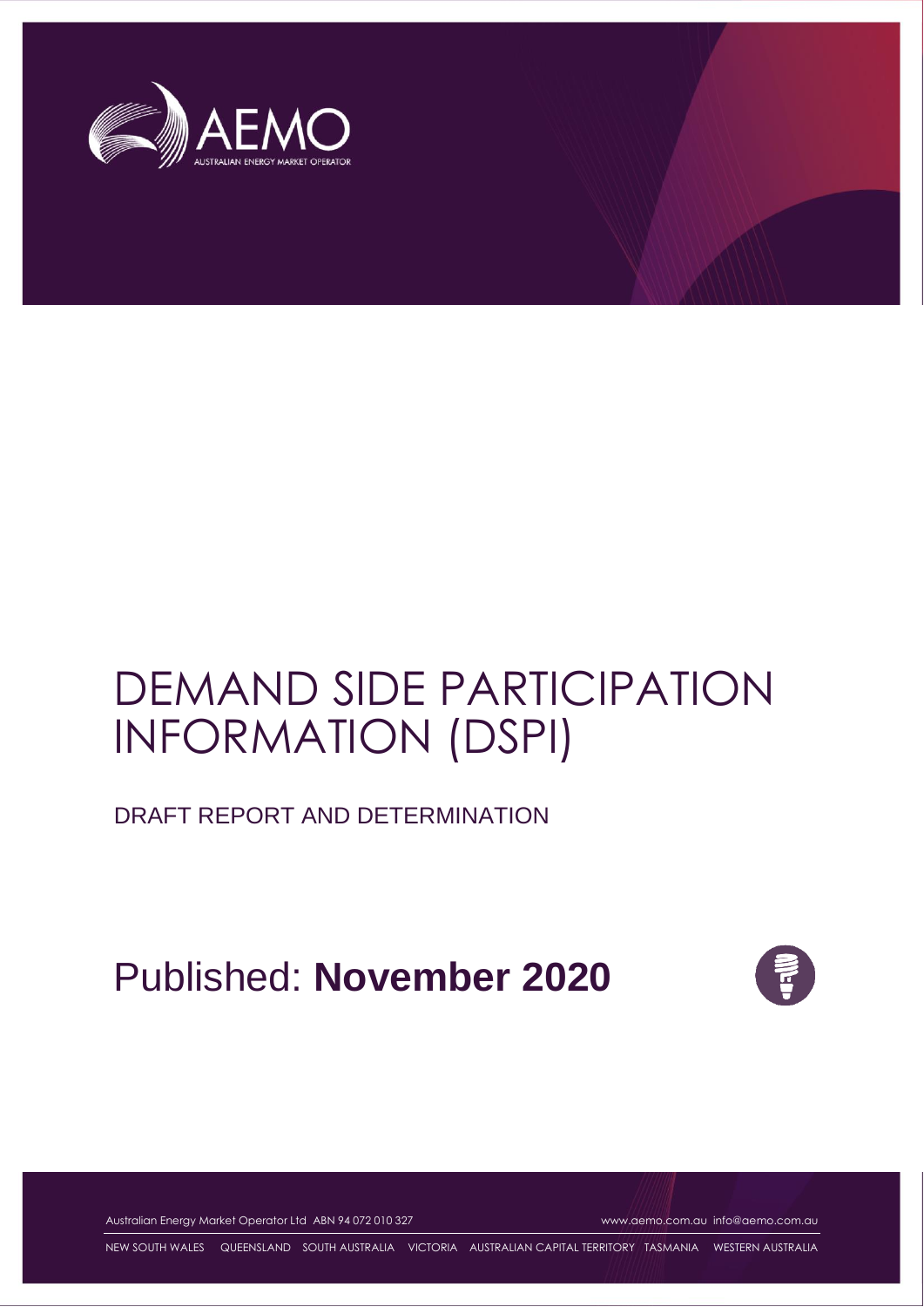

# <span id="page-1-0"></span>**NOTICE OF SECOND STAGE CONSULTATION – DEMAND SIDE PARTICIPATION INFORMATION (DSPI) GUIDELINES**

## **National Electricity Rules – Rule 8.9**

## **Date of Notice: 11 November 2020**

This notice informs all Registered Participants and interested parties (Consulted Persons) that AEMO is commencing the second stage of its consultation on Demand Side Participation Information (DSPI) Guidelines.

This consultation is being conducted under clause 3.7D(e) of the National Electricity Rules (NER), in accordance with the Rules consultation requirements detailed in rule 8.9 of the NER.

#### **Invitation to make Submissions**

AEMO invites written submissions on this Draft Report and Determination (Draft Determination).

Please identify any parts of your submission that you wish to remain confidential, and explain why. AEMO may still publish that information if it does not consider it to be confidential, but will consult with you before doing so.

Consulted Persons should note that material identified as confidential may be given less weight in the decision-making process than material that is published.

#### **Closing Date and Time**

Submissions in response to this Notice of Second Stage of Rules Consultation should be sent by email to [energy.forecasting@aemo.com.au,](mailto:energy.forecasting@aemo.com.au) to reach AEMO by 5.00 pm (Melbourne time) on 25 November 2020.

All submissions must be forwarded in electronic format (either pdf or Word). Please send any queries about this consultation to the same email address.

Submissions received after the closing date and time will not be valid, and AEMO is not obliged to consider them. Any late submissions should explain the reason for lateness and the detriment to you if AEMO does not consider your submission.

#### **Publication**

All submissions will be published on AEMO's website, other than confidential content.

© 2020 Australian Energy Market Operator Limited. The material in this publication may be used in accordance with the [copyright permissions on AEMO's website](http://aemo.com.au/Privacy_and_Legal_Notices/Copyright_Permissions_Notice).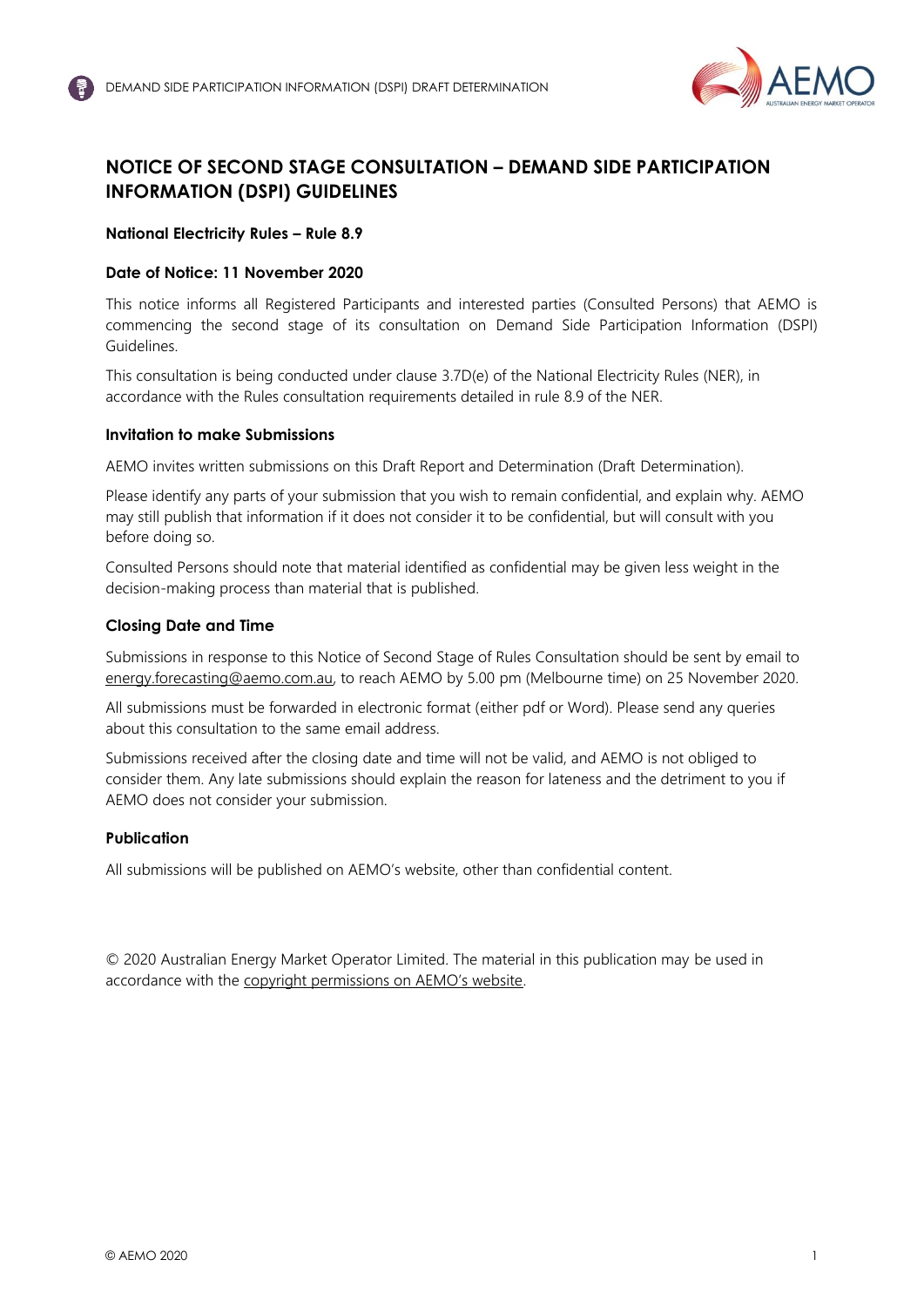

# <span id="page-2-0"></span>**EXECUTIVE SUMMARY**

The publication of this Draft Report and Determination (Draft Determination) commences the second stage of the Rules consultation process conducted by AEMO on proposed amendments to the Demand Side Participation Information (DSPI) Guidelines (the Guidelines) under the National Electricity Rules (NER) consultation process.

The Guidelines need to be updated to align with:

- Wholesale Demand Response (WDR) and Distributed Energy Resource Register (DER Register) rules.
- Registration of Retail Reliability Obligation (RRO) qualifying contracts.

This also presents an opportunity to improve the DSPI submission process for stakeholders by reducing the complexity and number of mandatory fields.

The DSPI Issues Paper published by AEMO outlined its proposed changes to the DSPI Guidelines and the DSPI portal. AEMO received one written submission to the first stage of consultation. Both the Issues Paper and the received submission are published on AEMO's website<sup>1</sup>.

This Draft Determination addresses the issues raised in the submission, which include:

- Minimising burden on participants by not making unnecessary fields mandatory, by avoiding duplication of information requested and by providing templates that ease entering data.
- Ensuring sufficient time is available for participants to prepare and submit DSPI.
- Clarifying text in the Issues Paper.

This Draft Determination provides AEMO's assessment and conclusion to each of the issues raised. AEMO invites stakeholder to submit any feedback to this determination by 25 November 2020 as per the Notice of Second Stage Consultation included in this paper.

<sup>&</sup>lt;sup>1</sup> At https://aemo.com.au/en/consultations/current-and-closed-consultations/dspi-quidelines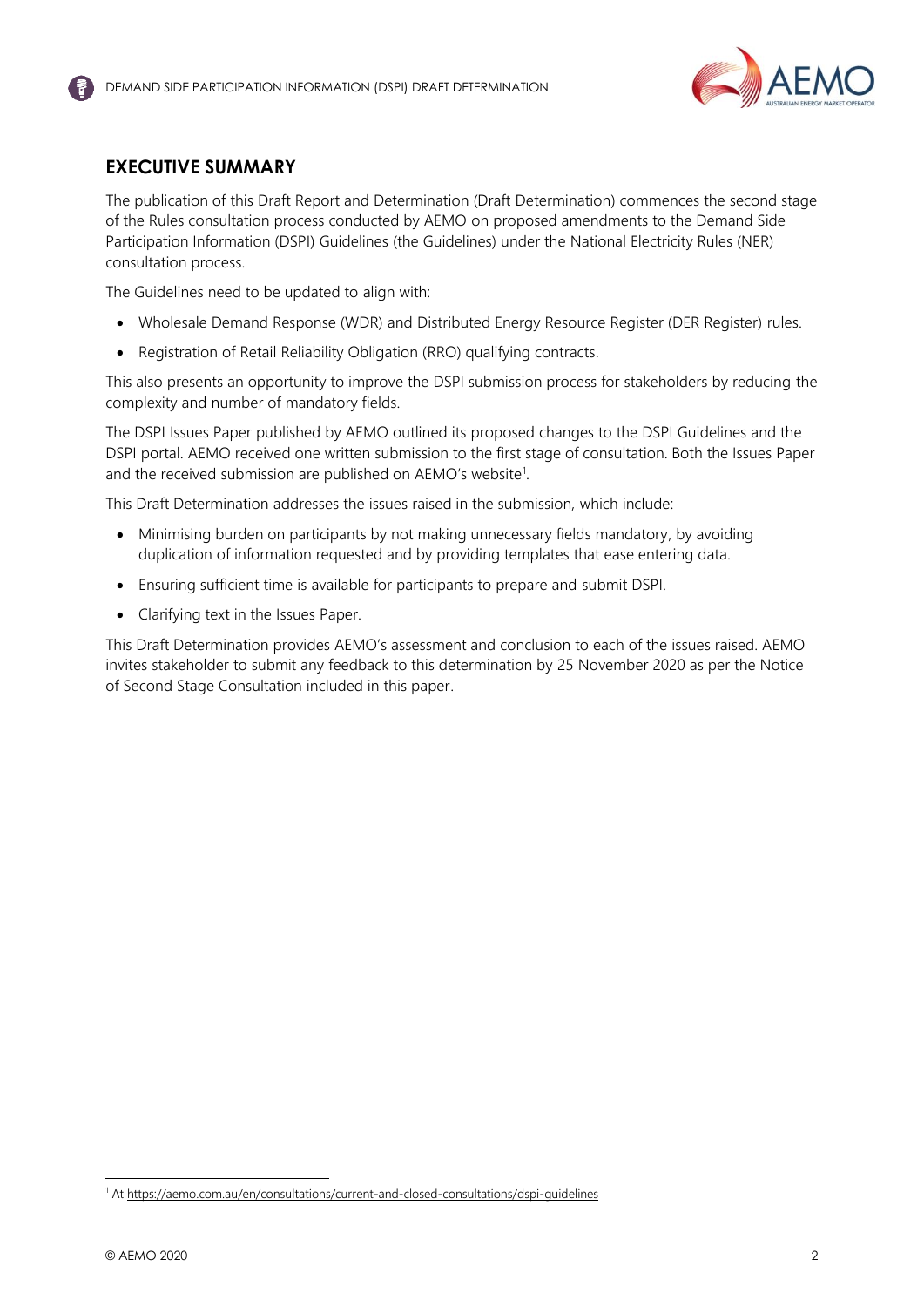

# **CONTENTS**

|      | NOTICE OF SECOND STAGE CONSULTATION - DEMAND SIDE PARTICIPATION INFORMATION<br>(DSPI) GUIDELINES | 1                |
|------|--------------------------------------------------------------------------------------------------|------------------|
|      | <b>EXECUTIVE SUMMARY</b>                                                                         | $\overline{2}$   |
| 1.   | <b>STAKEHOLDER CONSULTATION PROCESS</b>                                                          | 4                |
| 2.   | <b>BACKGROUND</b>                                                                                | 4                |
| 2.1. | NER requirements                                                                                 | $\overline{4}$   |
| 2.2. | Context for this consultation                                                                    | 5                |
| 2.3. | Principles relevant to this consultation                                                         | 5                |
| 2.4. | First stage consultation                                                                         | 5                |
| 3.   | <b>SUMMARY OF MATERIAL ISSUES</b>                                                                | 5                |
| 4.   | <b>DISCUSSION OF MATERIAL ISSUES</b>                                                             | $\boldsymbol{6}$ |
| 4.1. | Improving the completeness of the Potential Response field                                       | 6                |
| 4.2. | Enhancing detail of future DSP programs                                                          | 7                |
| 4.3. | Timing of DSPI Portal entry                                                                      | 9                |
| 4.4. | Geographic information for validation and statistics                                             | 9                |
| 4.5. | Adding participant contact details                                                               | 10               |
| 4.6. | Improved resources for portal users                                                              | 10               |
| 5.   | <b>DRAFT DETERMINATION</b>                                                                       | 12               |
|      | APPENDIX A. GLOSSARY                                                                             | 13               |
|      | APPENDIX B. SUMMARY OF SUBMISSIONS AND AEMO RESPONSES                                            | 14               |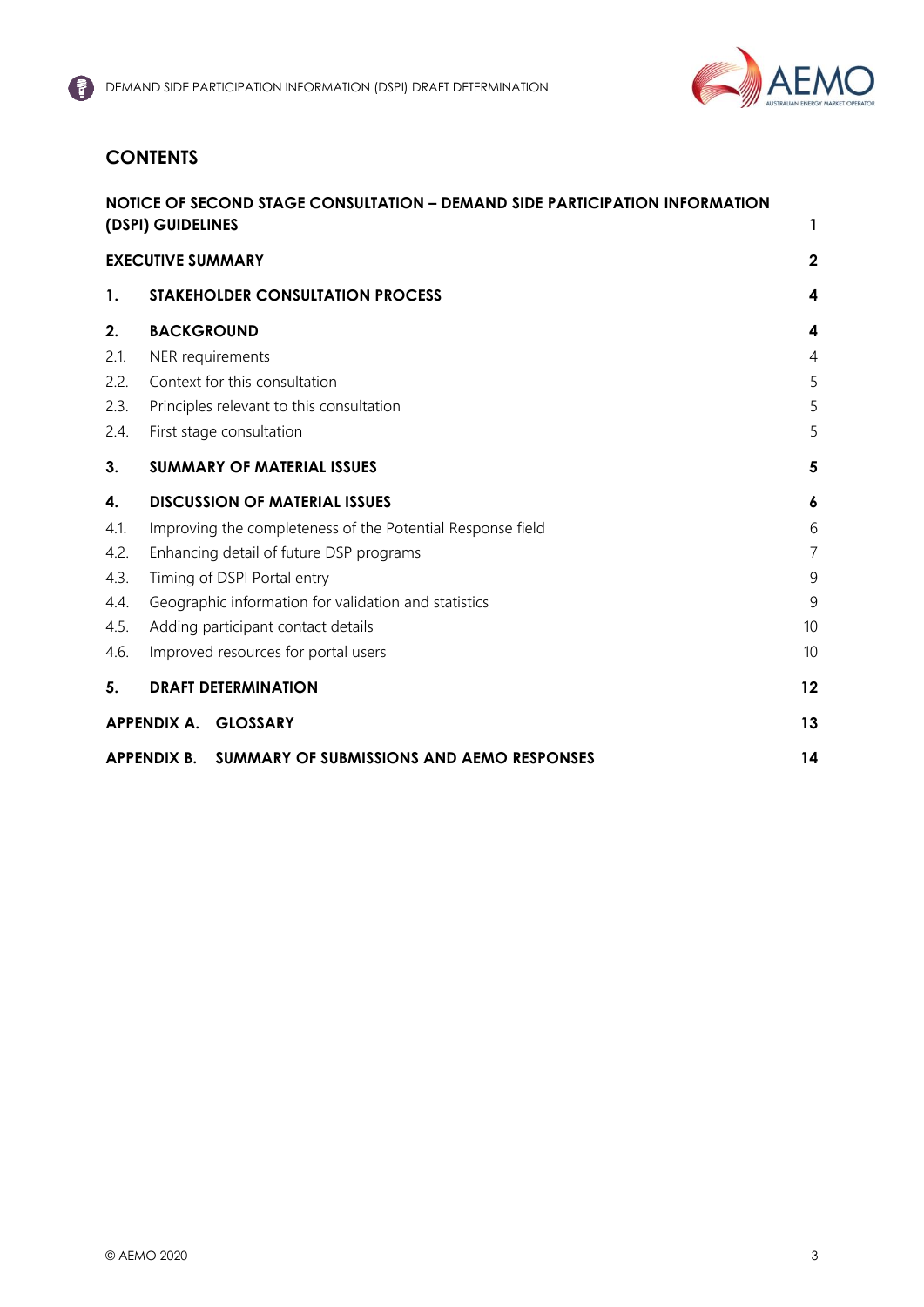

# <span id="page-4-0"></span>**1. STAKEHOLDER CONSULTATION PROCESS**

As required by clause 3.7D(e)-(i) of the NER, AEMO is consulting on its DSPI Guidelines in accordance with the Rules consultation process in rule 8.9.

AEMO's indicative timeline for this consultation is outlined below. Future dates may be adjusted depending on the number and complexity of issues raised in submissions.

| <b>Deliverable</b>                                                  | Indicative date  |
|---------------------------------------------------------------------|------------------|
| Notice of first stage consultation [and Issues Paper] published     | Completed        |
| First stage submissions closed                                      | Completed        |
| Draft Determination & Notice of second stage consultation published | 11 November 2020 |
| Submissions due on Draft Determination                              | 25 November 2020 |
| Final Determination published                                       | 11 January 2021  |

The publication of this Draft Determination marks the commencement of the second stage of consultation. Note that there is a glossary of terms used in this Draft Determination at **Appendix A**.

# <span id="page-4-1"></span>**2. BACKGROUND**

## <span id="page-4-2"></span>**2.1. NER requirements**

NER clause 3.7D(e) requires AEMO to develop, maintain and publish Guidelines that specify:

1. the information Registered Participants must provide to AEMO in relation to:

(i) contracted demand side participation; and

(ii) to the extent not covered by subparagraph (1)(i), the curtailment of non-scheduled load or the provision of unscheduled generation in response to the demand for, or price of, electricity,

which may include, but is not limited to:

(iii) the circumstances under which non-scheduled load may be curtailed or unscheduled generation may be provided;

(iv) the location at which non-scheduled load may be curtailed or unscheduled generation may be provided;

(v) the quantity of non-scheduled load that may be curtailed or unscheduled generation that may be provided; and

(vi) historic or current information

- 2. when Registered Participants must provide and update demand side participation information
- 3. how demand side participation information is to be provided, including, for example:

(i) the format in which the information must be provided; and

(ii) any information AEMO requires to assess the accuracy of the information;

- 4. AEMO's methodology for assessing the accuracy of demand side participation information provided to it under this rule 3.7D; and
- 5. the manner and form in which AEMO will publish details, in accordance with paragraph 3.7D(d), on the extent to which demand side participation information has informed its load forecasts.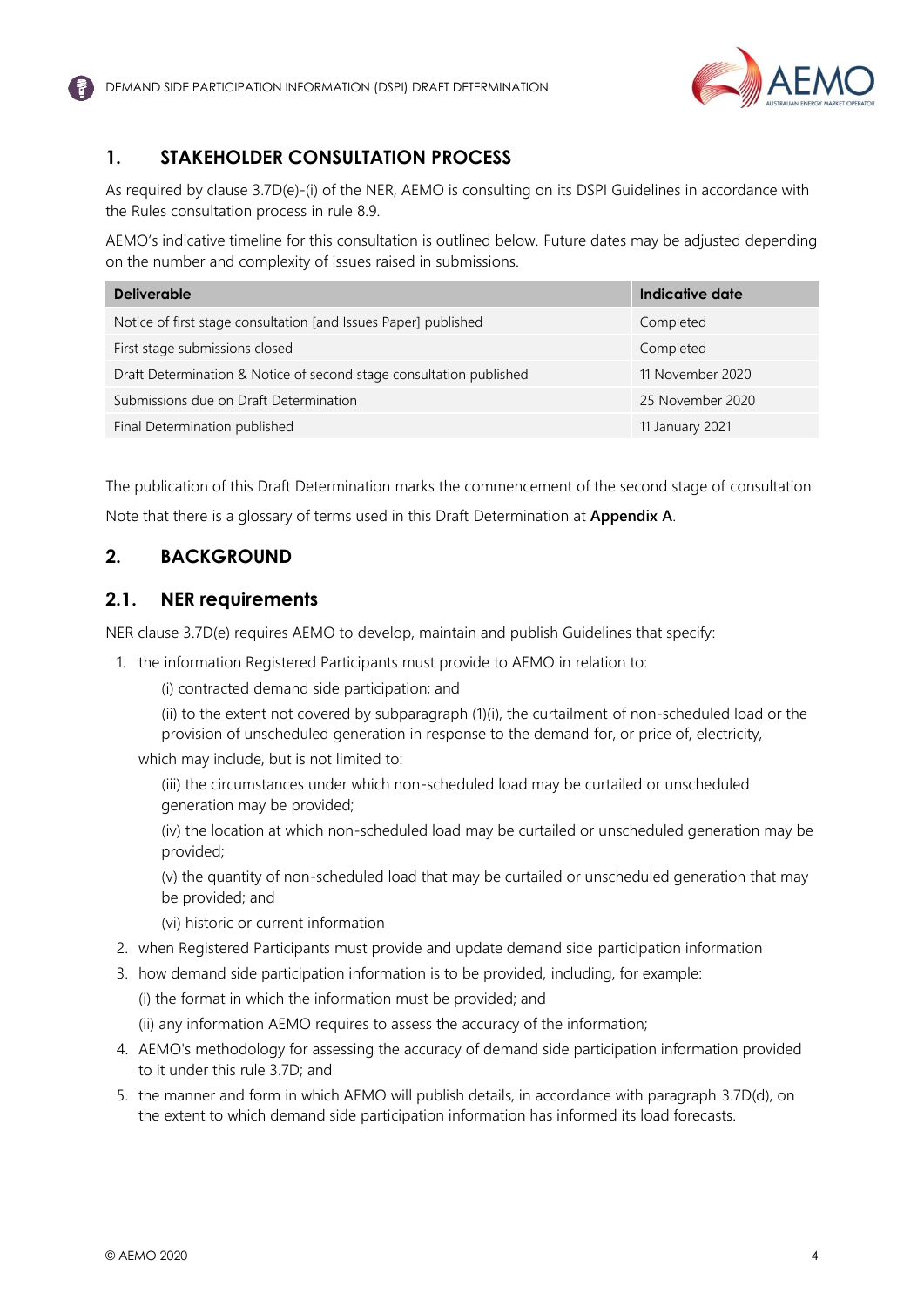

# <span id="page-5-0"></span>**2.2. Context for this consultation**

There are various drivers for this consultation on the DSPI Guidelines. Specifically, the National Electricity Amendment (Wholesale demand response mechanism) Rule 2020 No. 92, requires AEMO to review, and if required, amend and publish these Guidelines no later than 31 December 2020, to take effect on and from 31 March 2021.

AEMO's review, prior to starting the consultation, found a number of changes to the Guidelines were required. Drivers for these changes include:

- The Wholesale Demand Response (WDR) rules change broadens the term DSP from load curtailment to load adjustment, i.e. DSP now includes load increase – NER 3.7D(a). The data model does not reflect this, and must be updated along with the Guidelines. The load increase will be an important tool to manage system security at time of low demand.
- The intention to minimise duplication of participant effort across portals given the newly established Distributed Energy Resource Register (DER Register). AEMO's review found, in the absence of changes to the DSPI Guidelines, certain data would be obtained twice. Thus, AEMO has proposed amendments to the DSPI data reporting requirements to avoid duplication where possible.
- The need to support participant registration of Retail Reliability Obligation (RRO) qualifying contracts in compliance with NER 4A.E.1 (c). This is not currently possible.
- AEMO's learnings on the use of the DSPI data source, both internally and from participant users.

## <span id="page-5-1"></span>**2.3. Principles relevant to this consultation**

The following principles guide this consultation's considerations and priorities.

The DSPI and the portal collecting the data defined in the DSPI Guidelines should:

- Efficiently support the needs of AEMO's forecasting processes.
- Minimise effort for participants entering data and avoid where possible duplication of effort across multiple data collection processes.
- Comply with AEMO's confidentiality and privacy policies.
- Be intuitive, or to the extent it is necessarily complex, include guidance on how to complete the processes.
- Utilise flexible technologies and data structures to allow it to efficiently evolve.

## <span id="page-5-2"></span>**2.4. First stage consultation**

AEMO issued a Notice of First Stage Consultation<sup>2</sup> on 26 August 2020. The accompanying Issues Paper<sup>3</sup> outlined proposed changes to the DSPI Guidelines and portal.

AEMO received one written submission to the first stage of consultation. It has been published on AEMO's website<sup>4</sup>.

## <span id="page-5-3"></span>**3. SUMMARY OF MATERIAL ISSUES**

The key material issues raised by Consulted Persons are summarised in [Table 1:](#page-6-2)

<sup>&</sup>lt;sup>2</sup> Available a[t https://aemo.com.au/-/media/files/stakeholder\\_consultation/consultations/nem-consultations/2020/dspi/notice-of-first](https://aemo.com.au/-/media/files/stakeholder_consultation/consultations/nem-consultations/2020/dspi/notice-of-first-stage-consultation-on-dspi--guidelines.pdf?la=en)[stage-consultation-on-dspi--guidelines.pdf](https://aemo.com.au/-/media/files/stakeholder_consultation/consultations/nem-consultations/2020/dspi/notice-of-first-stage-consultation-on-dspi--guidelines.pdf?la=en)

<sup>&</sup>lt;sup>3</sup> Available a[t https://aemo.com.au/-/media/files/stakeholder\\_consultation/consultations/nem-consultations/2020/dspi/dspi](https://aemo.com.au/-/media/files/stakeholder_consultation/consultations/nem-consultations/2020/dspi/dspi-guidelines-issues-paper.pdf?la=en)[guidelines-issues-paper.pdf](https://aemo.com.au/-/media/files/stakeholder_consultation/consultations/nem-consultations/2020/dspi/dspi-guidelines-issues-paper.pdf?la=en)

<sup>4</sup> At<https://aemo.com.au/en/consultations/current-and-closed-consultations/dspi-guidelines>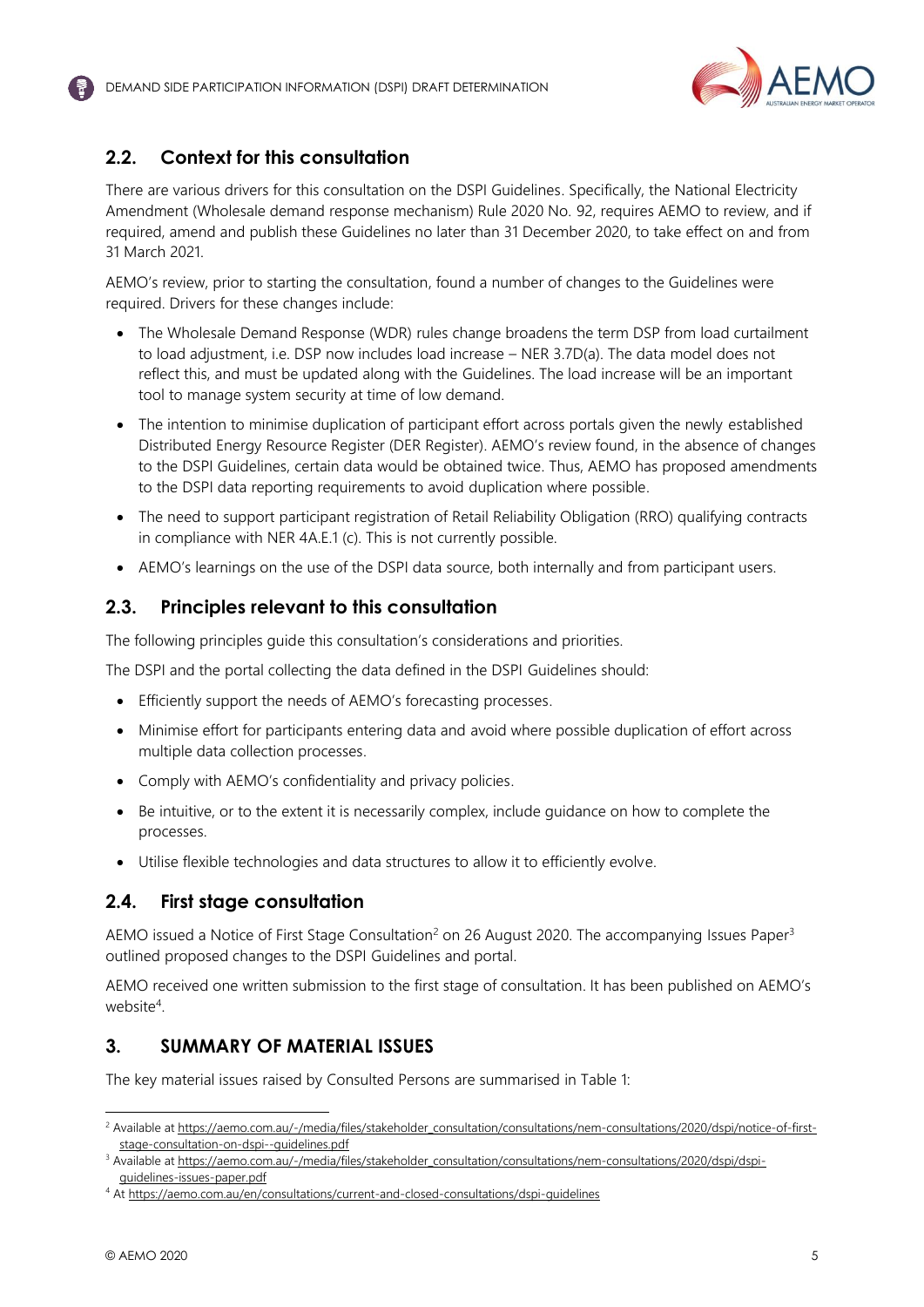

#### <span id="page-6-3"></span><span id="page-6-2"></span>**Table 1 Material Issues Raised**

| No.                | <b>Issue</b>                                               | <b>Raised by</b> |
|--------------------|------------------------------------------------------------|------------------|
| $\mathbf{1}$ .     | Improving the completeness of the Potential Response field | Enel X           |
| 2.                 | Enhancing detail of future DSP programs                    | Enel X           |
| 3.                 | Timing of DSPI Portal entry                                | Enel X           |
| $\overline{4}$     | Geographic information for validation and statistics       | Enel X           |
| 5.                 | Adding participant contact details                         | Enel X           |
| $\boldsymbol{b}$ . | Improved resources for portal users                        | Enel X           |
|                    | Distinguishing connections with Energy Storage             | Enel X           |

A detailed summary of issues raised, together with AEMO's responses, is contained in **Appendix B**.

# <span id="page-6-0"></span>**4. DISCUSSION OF MATERIAL ISSUES**

# <span id="page-6-1"></span>**4.1. Improving the completeness of the Potential Response field**

#### **4.1.1. Issue summary and submissions**

In response to section 3.1 of the Issues Paper, asking participants for their views on making DSP response estimates mandatory, Enel X submitted:

We agree that this portal, and DSP in general, is still not well understood across the industry, and therefore response fields should be optional wherever possible. DSP will constantly be evolving, and we will continually be developing new DSP resources in future. We will not always have all the relevant information for the DSPIP (Demand Side Participation Information Portal) at any given time. AEMO should err on the side of caution in making too many categories and response fields "mandatory" as this will dilute the response rate and quality of responses. Fields should be optional unless AEMO can demonstrate that it needs to know the information for the purposes of system security and reliability. The questions need to be simple to respond to and not too onerous on Market Participants to avoid administrative burden.

Enel X is comfortable with AEMO differentiating between maximum potential response and firm (or contracted) response.

## **4.1.2. AEMO's assessment**

AEMO agrees that it is important to reduce the burden on participants and that mandatory fields should be limited to those needed for system security or reliability. AEMO agrees that splitting 'potential response' into 'Maximum' and 'Firm' is easier for participants than adding further mandatory responses. Since a subsequent field asks for firm response, the potential future response need not be mandatory.

## **4.1.3. AEMO's conclusion**

AEMO has amended the Guidelines to split 'potential response' into 'Maximum' and 'Firm' and limit mandatory fields.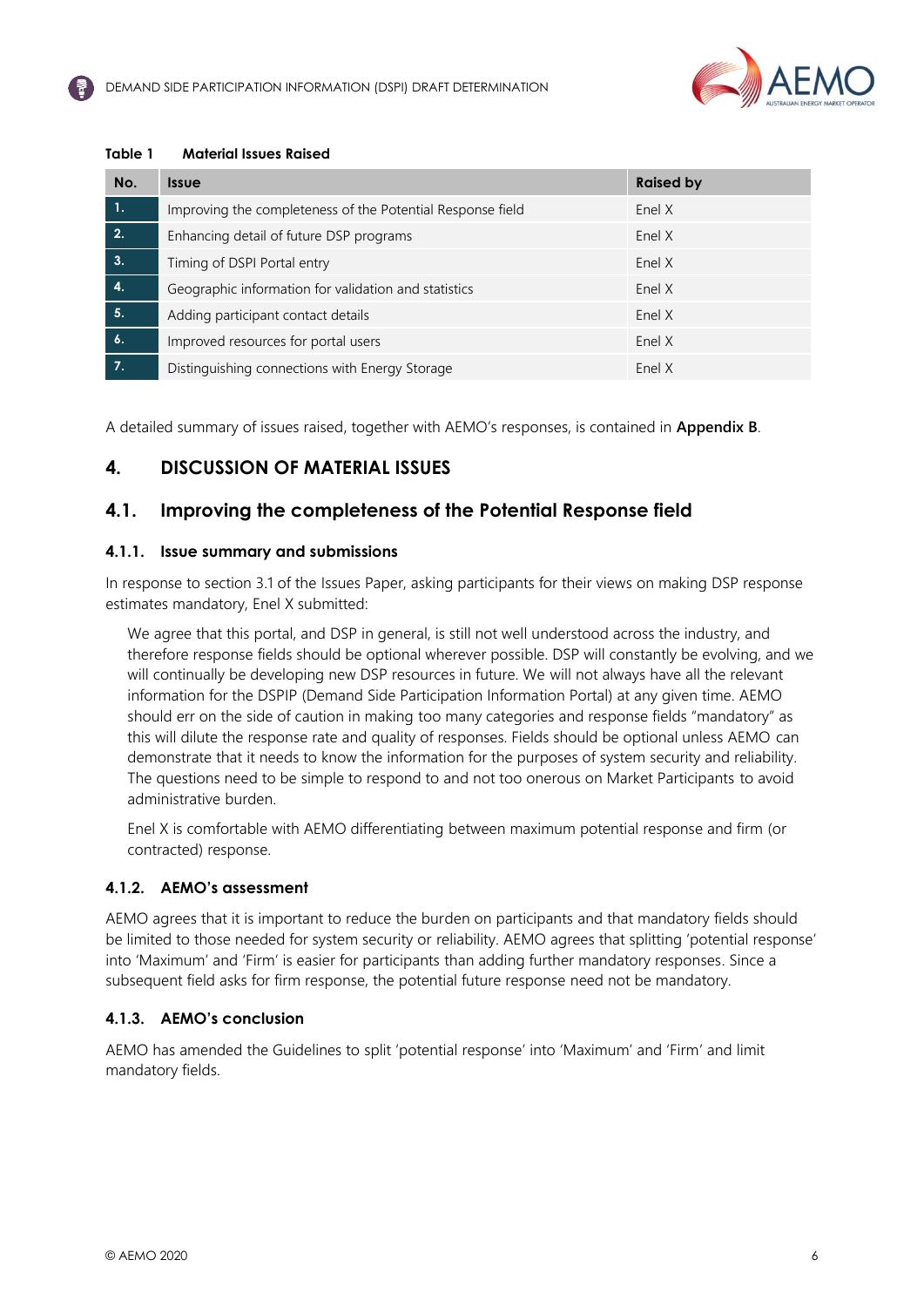

# <span id="page-7-1"></span><span id="page-7-0"></span>**4.2. Enhancing detail of future DSP programs**

#### **4.2.1. Issue summary and submissions**

AEMO recognises the importance of future DSP programs in managing reliability and system security. To facilitate better forecasts, AEMO proposed a number of mandatory fields for future DSP:

**Table 2 Mandatory fields in Add Future DSP Programs as proposed in the Issues Paper**

| <b>Field</b>                          | <b>Mandatory/Optional</b> |
|---------------------------------------|---------------------------|
| <b>Name of Future Program</b>         | Mandatory                 |
| Increase or Decrease in Demand        | Mandatory                 |
| <b>NEM Region</b>                     | Mandatory                 |
| <b>Expected Start Date</b>            | Mandatory                 |
| <b>Maximum Response (MW) (Year 1)</b> | Mandatory                 |
| Firm Response (MW) (Year 1)           | Mandatory                 |
| <b>WDR or RRO Qualifying Contract</b> | Mandatory                 |

#### **Table 3 Mandatory fields in Add a Change in an Existing DSP Program as proposed in the Issues Paper**

| <b>Field</b>                                       | <b>Mandatory/Optional</b> |
|----------------------------------------------------|---------------------------|
| <b>Name of Existing Program</b>                    | Mandatory                 |
| Increase or Decrease in Demand                     | Mandatory                 |
| <b>NEM Region</b>                                  | Mandatory                 |
| <b>Expected Start Date</b>                         | Mandatory                 |
| <b>Change in Maximum Response (MW) (Year</b><br>1) | Mandatory                 |
| Change in Firm Response (MW) (Year 1)              | Mandatory                 |
| <b>WDR or RRO Qualifying Contract</b>              | Mandatory                 |

The full list of mandatory and optional fields for both Add and Change Existing DSP Programs is shown in the Guidelines.

In response to the above proposed mandatory fields, Enel X submitted:

Enel X agrees with this approach in principle, but in our view only the following should be mandatory fields:

- Name of program
- NEM region
- Maximum response / firm MW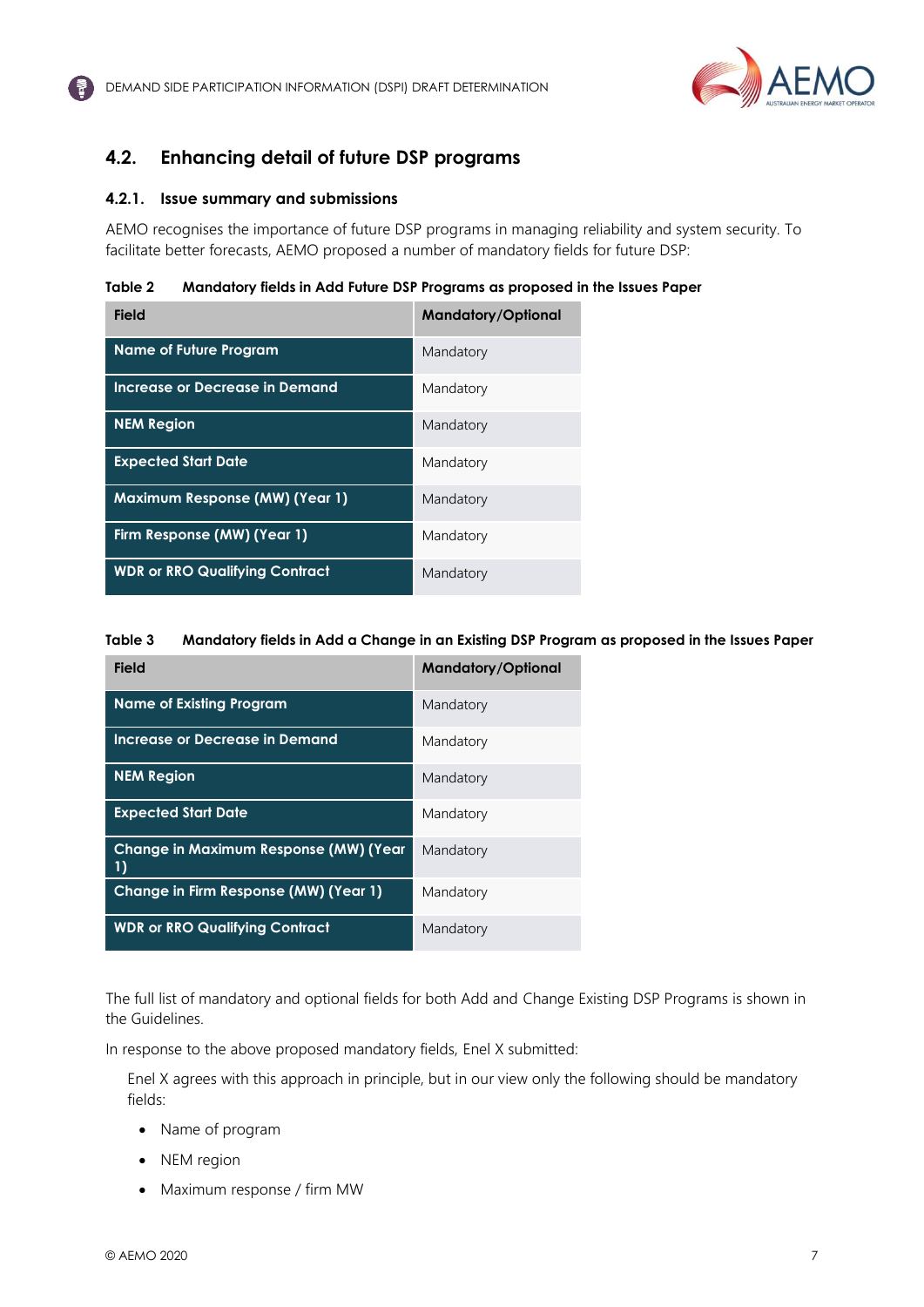

### **4.2.2. AEMO's assessment**

AEMO agrees that it is important to reduce the reporting burden on participants and that mandatory fields should be limited to those needed for system security, reliability or regulatory requirements. Further, mandatory field responses should be as simple and easy as possible. The table below explains why AEMO will require additional mandatory fields for future DSP programs and changes to existing DSP programs beyond what Enel X proposes.

| <b>Field</b>                                       | <b>Updated</b><br>Mandatory/<br>Optional                       | <b>Explanation</b>                                                                                                                                                                                                                                                                                                                                                                                                                                                                                                                                                                                                |
|----------------------------------------------------|----------------------------------------------------------------|-------------------------------------------------------------------------------------------------------------------------------------------------------------------------------------------------------------------------------------------------------------------------------------------------------------------------------------------------------------------------------------------------------------------------------------------------------------------------------------------------------------------------------------------------------------------------------------------------------------------|
| <b>Name of</b><br>Program                          | Mandatory                                                      | Unchanged from Issues Paper. Supported by Enel X.                                                                                                                                                                                                                                                                                                                                                                                                                                                                                                                                                                 |
| Increase or<br>Decrease in<br><b>Demand</b>        | Mandatory                                                      | This field is a simple radio button program level response, which should<br>not increase the reporting burden.<br>Capturing this information is to ensure programs are being reflected in<br>the direction intended, so (net) load decreases are used to address<br>reliability during high demand events and (net) load increases used to<br>address system security events during low demand periods.<br>The proposed data model to capture this new information assumes a<br>program can either increase or decrease load but not both. Any program<br>which does both would require two separate submissions. |
| <b>NEM Region</b>                                  | Mandatory                                                      | Unchanged from Issues Paper. Supported by Enel X.                                                                                                                                                                                                                                                                                                                                                                                                                                                                                                                                                                 |
| <b>Expected Start</b><br><b>Date</b>               | Optional for DSP<br>programs <10<br>MW, otherwise<br>mandatory | AEMO recognise that many DSP programs are under 10 MW. While such<br>programs are important collectively, the exact start date of each one is<br>unlikely to critically affect reliability. For such programs, it is sufficient that<br>AEMO capture the Firm response (year 1) as a mandatory field for the<br>coming summer.<br>In contrast, the starting dates of larger DSP programs can affect AEMO's<br>assessment of system reliability and the start date (or best estimate of this)<br>must be provided.                                                                                                 |
| <b>Maximum</b><br><b>Response (MW)</b><br>(Year 1) | Optional                                                       | Following review, AEMO agrees this does not need to be mandatory.                                                                                                                                                                                                                                                                                                                                                                                                                                                                                                                                                 |
| <b>Firm Response</b><br>(MW) (Year 1)              | Mandatory                                                      | Unchanged from Issues Paper. Supported by Enel X.                                                                                                                                                                                                                                                                                                                                                                                                                                                                                                                                                                 |
| <b>WDR or RRO</b><br>Qualifying<br>Contract        | Mandatory                                                      | The response for this field is a radio button with the following options:<br>WDR/RRO/NA.<br>The field is required to meet the rules obligation to allow participants to<br>register RRO qualifying contracts.<br>In AEMO's view, responding N/A where applicable to this field will not<br>increase the reporting burden on participants.                                                                                                                                                                                                                                                                         |

#### **Table 4 Update to mandatory fields as proposed in Issues Paper for both changes to existing programs and future DSP programs**

#### **4.2.3. AEMO's conclusion**

AEMO will make the following fields mandatory for future DSP programs to ensure it has the necessary data to address system reliability and security issues:

• Name of future program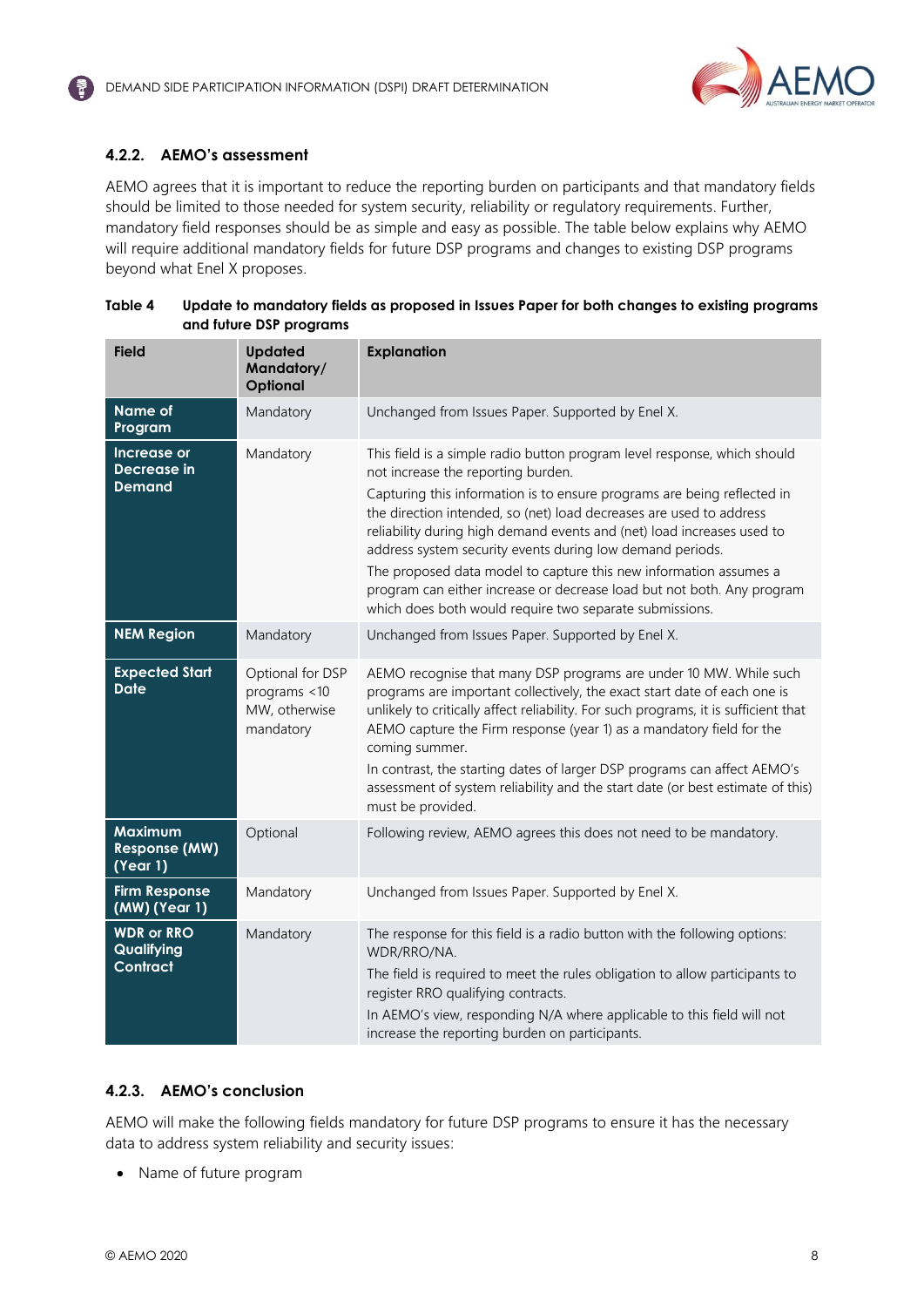

- <span id="page-9-2"></span>• Increase or Decrease in Demand
- NEM Region
- Firm Response (Year 1)
- WDR or RRO Qualifying Contract

AEMO recognises that exact timing of DSP Programs only matters at larger scales, and thus the portal will only make the start date field mandatory where the Firm Response field is over 10 MW.

## <span id="page-9-0"></span>**4.3. Timing of DSPI Portal entry**

#### **4.3.1. Issue summary and submissions**

<span id="page-9-3"></span>In response to section 3.6 of the Issues Paper, where AEMO asked for recommendations on the timing of the portal opening, Enel X submitted:

Enel X supports having the portal open year-round to support participant entry if it provides value to AEMO operations for upcoming summers. Our preference would be to have a submission window that does not coincide with a holiday period, when internal resources may be limited.

#### **4.3.2. AEMO's assessment**

AEMO requires DSP information to be submitted as at 31 March each year by 30 April. These dates ensure that past summer DSP information is captured, while allowing AEMO sufficient time to utilise the DSP information in the Electricity Statement Of Opportunities (ESOO).

To manage holiday seasons and resourcing, AEMO suggests that participants prepare their DSP data ahead of time, using the templates available from the DSPI webpage, which is open year round.

#### **4.3.3. AEMO's conclusion**

The current March-April portal submission window is the best trade-off between capturing timely data from the previous summer and allowing sufficient time to incorporate the DSPI within the ESOO reliability forecast.

## <span id="page-9-1"></span>**4.4. Geographic information for validation and statistics**

#### **4.4.1. Issue summary and submissions**

In section 3.8 of the Issues Paper, AEMO proposed uploading bulk data as a solution for DSP programs that span multiple regions. Enel X requested this upload process be simple and have a simple CSV template.

## **4.4.2. AEMO's assessment**

AEMO's proposed bulk upload functionality which will allow participants to simply upload each DSP program (split by region) in a single csv template.

#### **4.4.3. AEMO's conclusion**

AEMO have published a proposed sample csv template alongside this Draft Determination<sup>5</sup>.

<sup>5</sup> Available a[t https://aemo.com.au/en/consultations/current-and-closed-consultations/dspi-guidelines](https://aemo.com.au/en/consultations/current-and-closed-consultations/dspi-guidelines)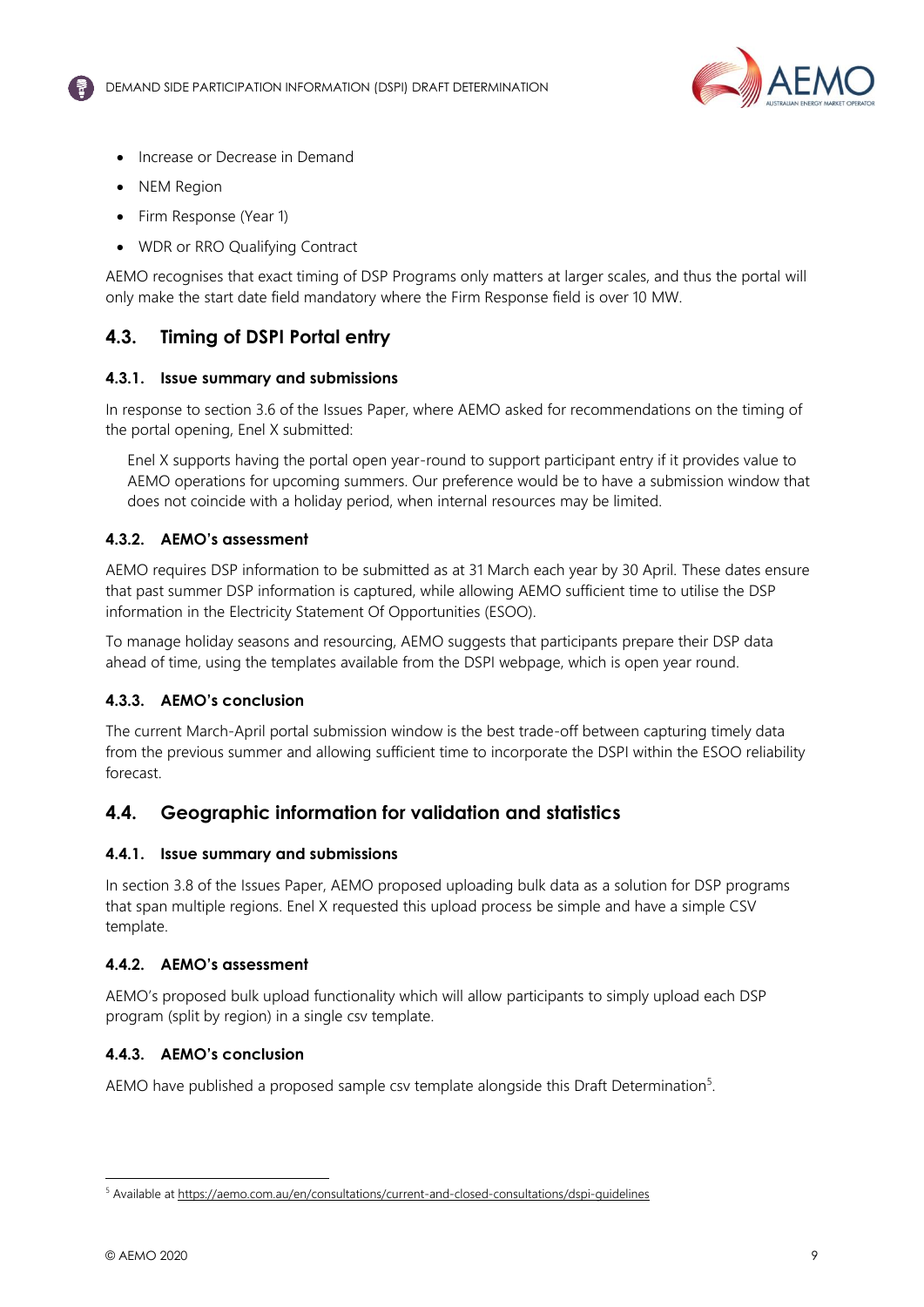

# <span id="page-10-3"></span><span id="page-10-2"></span><span id="page-10-0"></span>**4.5. Adding participant contact details**

#### **4.5.1. Issue summary and submissions**

In response to section 3.10 of the Issues Paper, regarding adding mandatory contact details, Enel X suggested only requiring contact details once per participant and not for every DSP site for which a survey must be submitted.

### **4.5.2. AEMO's assessment**

AEMO agree that it is important to limit participant requirements and therefore only requires contact details once per annual submission, not separately for each DSP program.

### **4.5.3. AEMO's conclusion**

AEMO will update the Guidelines accordingly.

## <span id="page-10-1"></span>**4.6. Improved resources for portal users**

#### **4.6.1. Issue summary and submissions**

AEMO have proposed to provide documentation that supports DSPI Portal users in their use of the portal (see Section 4.2 of the Issues Paper). Enel X referred to such documentation as 'the Guide' and submitted:

<span id="page-10-4"></span>Enel X supports this approach, provided that the DSPI Portal itself is intuitive, straightforward to use and provides a positive user experience. The Guide should only be used as a reference document (secondary tool).

We seek clarification from AEMO on what is meant by the third point that "asset only" components do not need to be entered into the portal.

## **4.6.2. AEMO's assessment**

AEMO agrees that DSPI Portal should be as intuitive and user-friendly as possible, so that the Guide is rarely required by most DSPI Portal users.

The phrase 'asset only components need not be entered into the portal' appeared in the Issues Paper (Section 4.2) as an example of portal usage detail requiring further instructions in the Guide, but was not intended to be a stand-alone explanation.

## **4.6.3. AEMO's conclusion**

AEMO is actively considering and designing for a positive user experience, with the intended outcome that for most DSPI Portal users, the Guide should only be required for new or complex matters. One such matter is the distinction between battery types. The text in Section 4.7 is proposed to form the basis of the Guide's description of battery types.

## **4.7. Distinguishing connections with Energy Storage**

#### **4.7.1. Issue summary and submissions**

AEMO outlined a new distinction between connections with Energy Storage in Section 3.3 of the Issues Paper as follows:

• Connections with energy storage.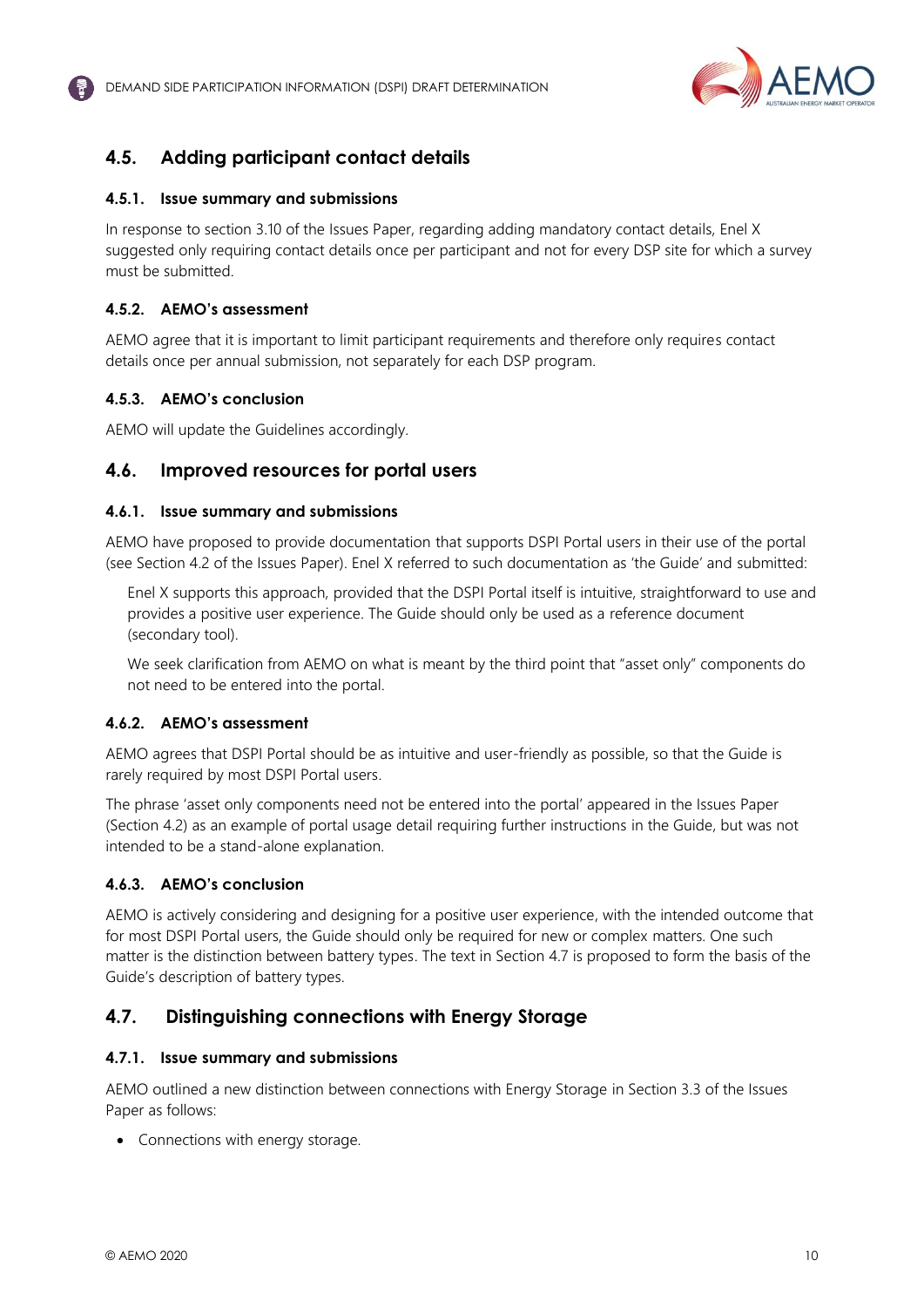

- − This category was relevant prior to the DER Register but is no longer required. AEMO proposes removing this unnecessary category from the DSPI Portal, to support AEMO's intention of minimising participant effort.
- − Note that where energy storage is part of a package that fits a category above, it would still be required in its respective category. For example, where a battery is managed as a VPP by a network operator, the NMIs with that program would be listed under the 'Connections on network controlled load' as shown in Error! Reference source not found. below.

In Section 4.2 of the Issues Paper, AEMO stated

'Asset only' components need not be entered into the portal. For example, a retailer with knowledge of its customer's battery installation is not, of itself, an instance of DSP that is required for the portal. However, if the battery is at least partially controlled by the retailer, it is DSP and requires entry into the portal.

Enel X sought clarification regarding "asset only components do not need to be entered into the portal."

#### **4.7.2. AEMO's assessment**

AEMO propose to use the following text as the basis of the (User) Guide:

The DSP program category of "Connections with energy storage" has been removed from the DSPI Portal. This category captured any installation with battery storage regardless of whether controlled by a third party or not.

Battery storage information is now available to AEMO through the DER Register, albeit with no visibility of whether the batteries are controlled dynamically by a third party. DSPI Portal users may be able to reduce their data entry as follows:

• Participants should report batteries controlled by them under any program categories in [Table 5](#page-11-0) below. This will ensure their inclusion in AEMO's DSP forecast.

| <b>DSP Program Category</b>                                   | <b>Explanation</b>                                                                                                                                                                                                                                                                                                              |
|---------------------------------------------------------------|---------------------------------------------------------------------------------------------------------------------------------------------------------------------------------------------------------------------------------------------------------------------------------------------------------------------------------|
| <b>Market exposed connections</b>                             | This covers connections exposed to spot price, either directly or via pass-<br>through contract. This includes loads responding under the WDR rules and<br>any connections that are only spot price exposed during specific events.                                                                                             |
| <b>Connections on fixed time-of-</b><br>use tariffs           | This include connections exposed to fixed time-of-use pricing, including<br>day/night tariffs.                                                                                                                                                                                                                                  |
| <b>Connections on dynamic event</b><br><b>tariffs</b>         | Connections, which are subject to dynamic tariffs that price consumption<br>and/or connection costs differently for specific periods during the year.<br>These periods are dynamically determined by the program operator and<br>could relate to local or regional demand at the time.                                          |
| <b>Directly controlled connections</b><br>(fixed schedule)    | Connections directly controlled based on a set schedule for the year,<br>irrespectively of actual demand and/or spot price at the time. This includes<br>control of hot water load.                                                                                                                                             |
| <b>Directly controlled connections</b><br>(dynamic operation) | Connections directly controlled (or manually instructed to) based on actual<br>or forecast system conditions and/or price. This includes aggregated<br>response of same battery storage systems as a virtual power plant (VPP)<br>and reduction in air conditioner load or electric vehicle charging on extreme<br>demand days. |
| Not elsewhere classified                                      | This category allows for special cases that don't obviously fit into the above<br>categories. Entries in this category will be reviewed by AEMO and<br>reclassified into the above if possible.                                                                                                                                 |

#### <span id="page-11-0"></span>**Table 5 DSP Program Categories**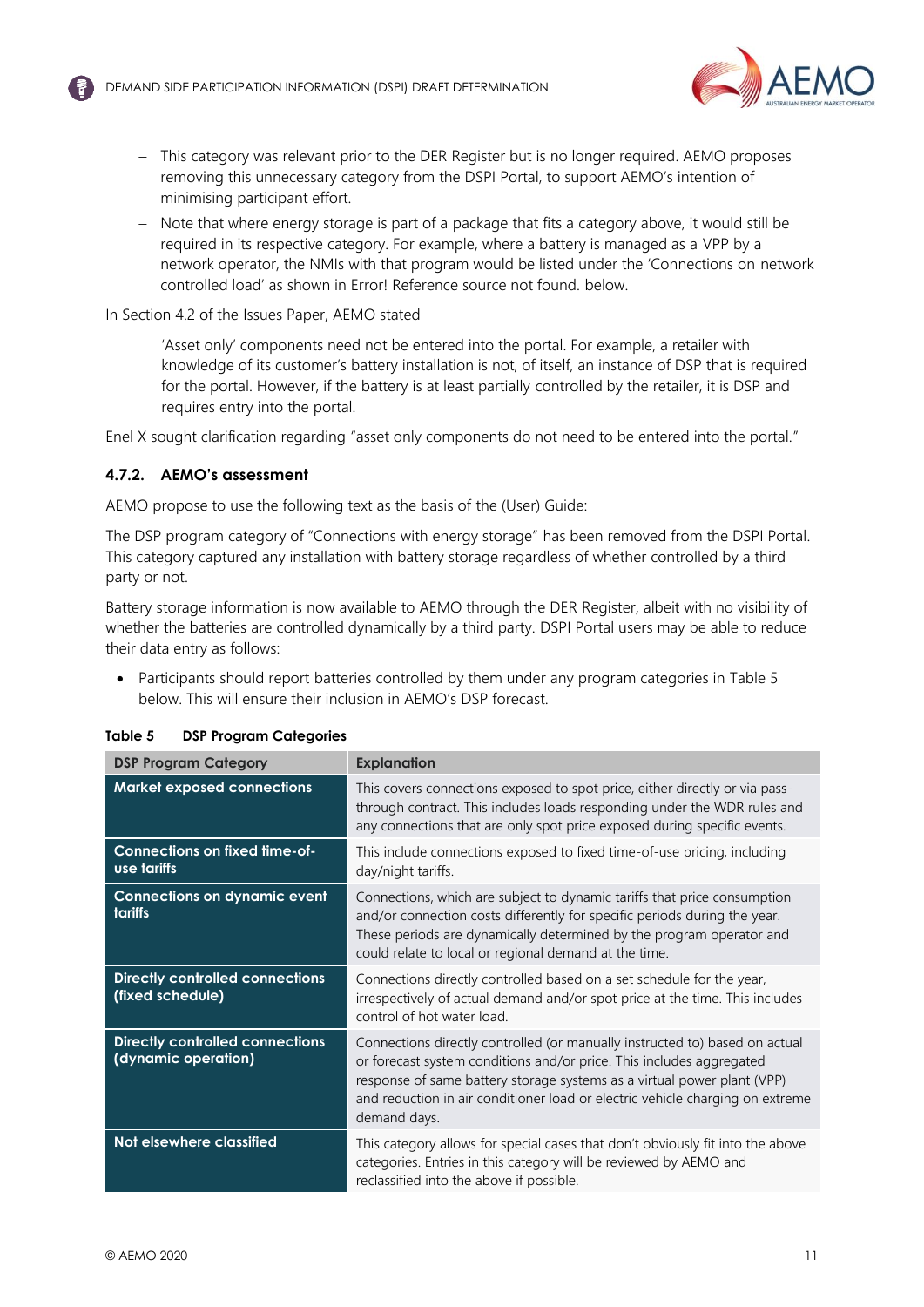

• If no such external control is present, the batteries are assumed to operate on an algorithm which optimises battery charge and discharge patterns according to owner and operator requirements. Typically, such requirements would be to minimise retail energy purchases. AEMO models batteries without external control directly as part of its DER forecast.

## **4.7.3. AEMO's conclusion**

In short, the reference to "asset only" referred to *battery installations* not controlled by a third party only.

AEMO welcomes further feedback on the clarity of the text in Section 4.7.2.

## <span id="page-12-0"></span>**5. DRAFT DETERMINATION**

Having considered the matters raised in the submission, AEMO's Draft Determination is to amend the DSPI Guidelines, published on AEMO's website<sup>6</sup>, in accordance with clause 3.7D(e)-(i) of the NER.

<sup>6</sup> Available at[: https://aemo.com.au/en/consultations/current-and-closed-consultations/dspi-guidelines](https://aemo.com.au/en/consultations/current-and-closed-consultations/dspi-guidelines)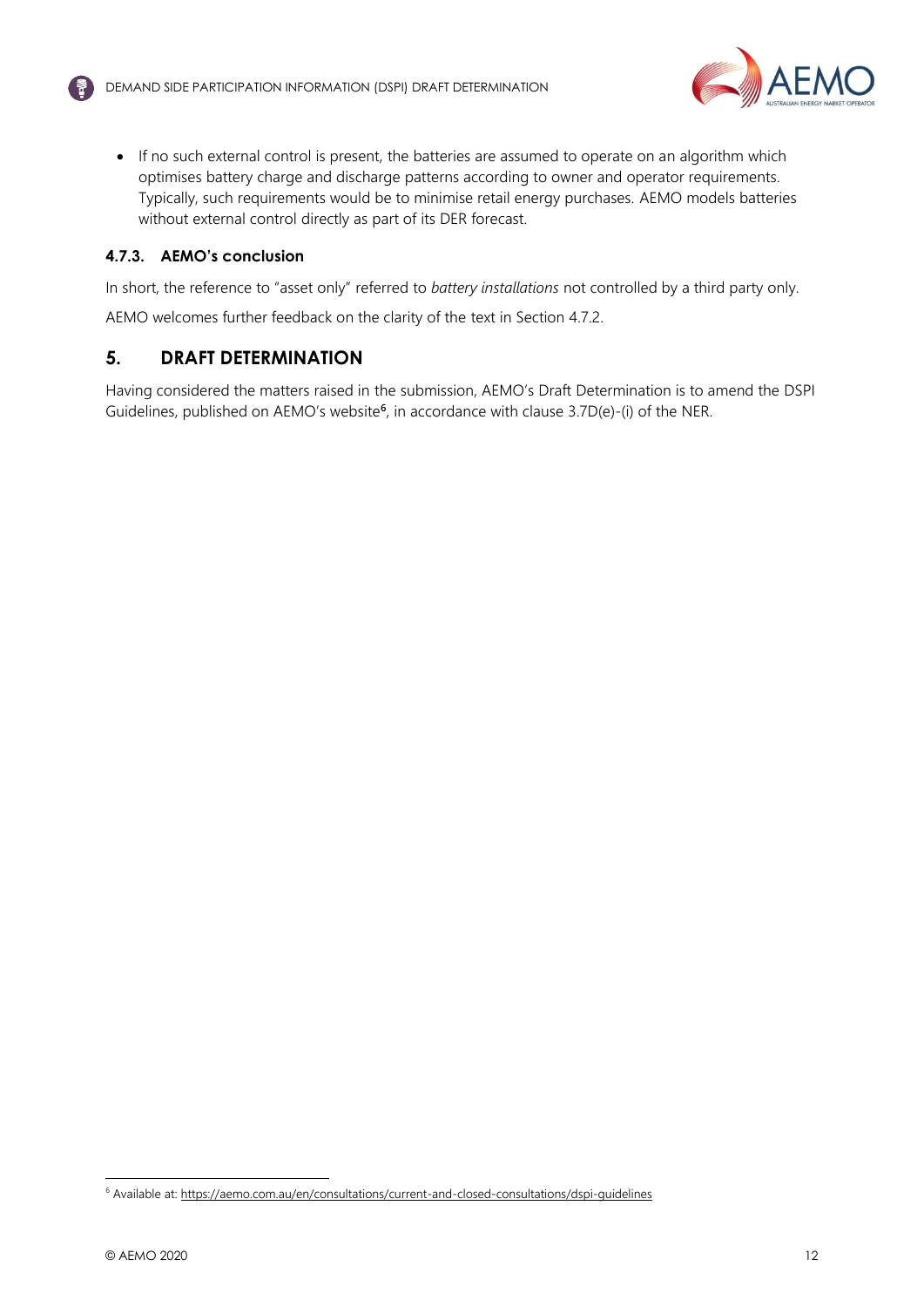

# <span id="page-13-0"></span>**APPENDIX A. GLOSSARY**

| Term or acronym | <b>Meaning</b>                                             |
|-----------------|------------------------------------------------------------|
| AEMO            | Australian Energy Market Operator                          |
| <b>CSV</b>      | Comma-separated values; a file format for exchanging data. |
| <b>DER</b>      | Distributed Energy Resources                               |
| <b>DSPI</b>     | Demand Side Participation Information                      |
| <b>DSP</b>      | Demand Side Participation                                  |
| <b>DSPIP</b>    | Demand Side Participation Information Portal               |
| <b>ESOO</b>     | Electricity Statement Of Opportunities                     |
| IP              | <b>Issues Paper</b>                                        |
| <b>NEM</b>      | National Electricity Market                                |
| <b>NER</b>      | National Electricity Rules                                 |
| <b>RRO</b>      | Retailer Reliability Obligation                            |
| <b>WDR</b>      | Wholesale Demand Response                                  |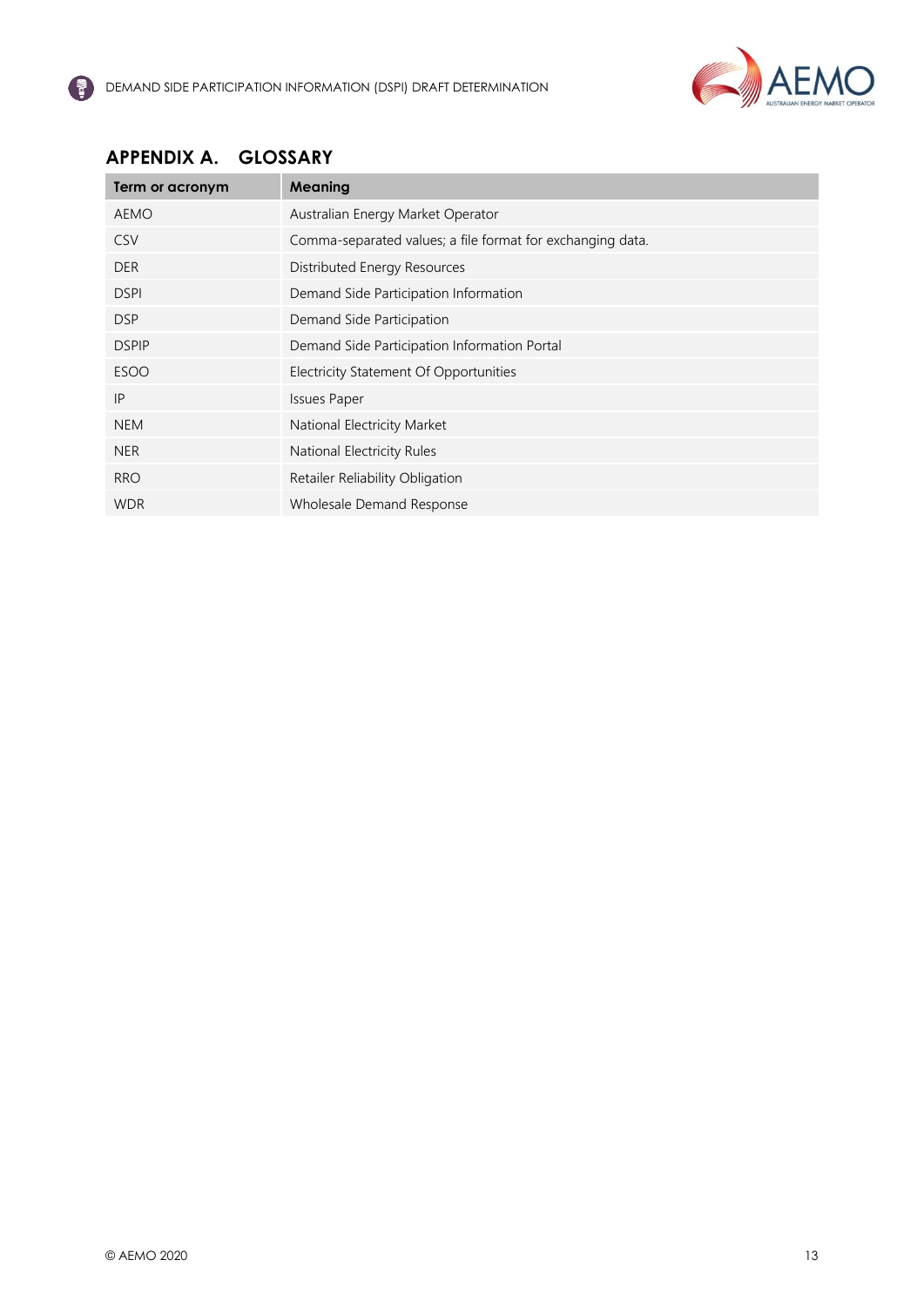

## **APPENDIX B. SUMMARY OF SUBMISSIONS AND AEMO RESPONSES**

<span id="page-14-0"></span>

| No.              | Consulted<br>person | <b>Issue</b>                                                                                                                                                                                                                                                                                                                                                                                                                                                                                                                                                                                                                                                                                                                                                                                                                                                                        | <b>AEMO</b> response |
|------------------|---------------------|-------------------------------------------------------------------------------------------------------------------------------------------------------------------------------------------------------------------------------------------------------------------------------------------------------------------------------------------------------------------------------------------------------------------------------------------------------------------------------------------------------------------------------------------------------------------------------------------------------------------------------------------------------------------------------------------------------------------------------------------------------------------------------------------------------------------------------------------------------------------------------------|----------------------|
| $\overline{1}$ . | Enel X              | In response to Issues Paper (IP) section 3.1:<br>We agree that this portal, and DSP in general, is still not well understood across the industry, and therefore<br>response fields should be optional wherever possible. DSP will constantly be evolving, and we will continually be<br>developing new DSP resources in future. We will not always have all the relevant information for the DSPIP at<br>any given time. AEMO should err on the side of caution in making too many categories and response fields<br>"mandatory" as this will dilute the response rate and quality of responses. Fields should be optional unless AEMO<br>can demonstrate that it needs to know the information for the purposes of system security and reliability. The<br>questions need to be simple to respond to and not too onerous on Market Participants to avoid administrative<br>burden. | See Section 4.1      |
| $\overline{2}$   | Enel X              | In response to IP section 3.1:<br>Enel X is comfortable with AEMO differentiating between maximum potential response and firm(or contracted)<br>response.                                                                                                                                                                                                                                                                                                                                                                                                                                                                                                                                                                                                                                                                                                                           | Noted                |
| 3.               | Enel X              | In response to IP section 3.3:<br>Enel X supports AEMO's proposed approach to updating DSP program categories:<br>• Removing 'Connections with energy storage.'<br>• Changing 'Larger connections and programs" to 'Not elsewhere classified.'<br>• Making the DSP Program categories more generic to reflect the type of control or signalling for response<br>independent of the organisation type.                                                                                                                                                                                                                                                                                                                                                                                                                                                                               | Noted                |
| $\overline{4}$ . | Enel X              | In response to IP section 3.4:<br>Enel X supports AEMO's proposed approach to align with the WDR rule change; a Load-on field will also be<br>included in this DSPI Portal update to support AEMO's identification of programs that include loads, embedded<br>generation and storage that are flexible at times of minimum demand (or responding to low/negative spot<br>prices in general)                                                                                                                                                                                                                                                                                                                                                                                                                                                                                        | Noted                |

€